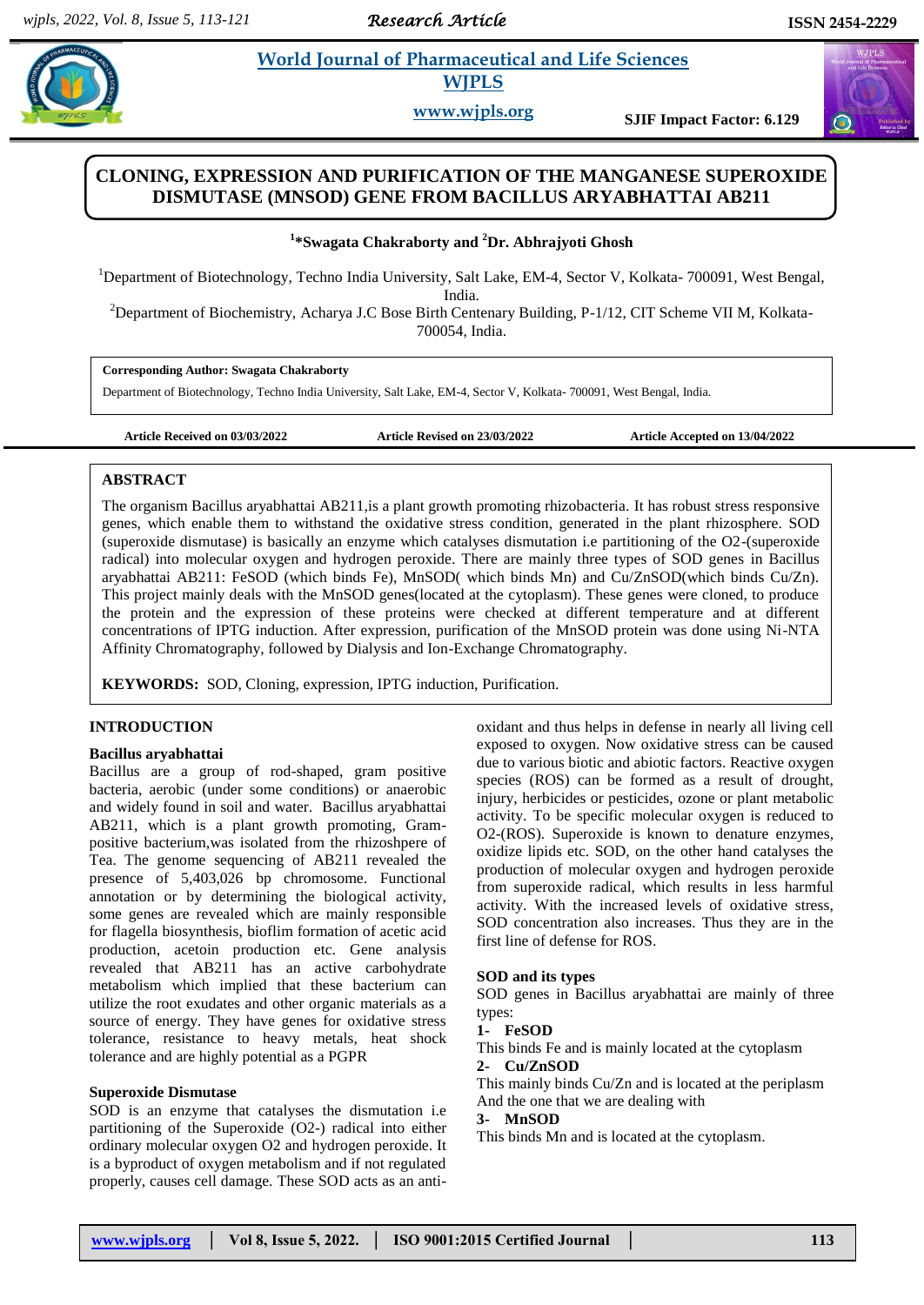# **Pet28a Vector**

- The features of the Pet28a vector are as follows
- Bacterial expression vector with T7 lac promoter.
- It adds N-terminal His-tag
- It has thrombin cleavage site
- C-terminal His-tag
- Kanamycin resistant



#### **Fig, 1: Shows Pet 28a Vector.**

### **MATERIALS AND METHODS**

### **Strain and Cell Culture**

**PCR condition**

Bacillus aryabhattai AB211 was isolated from the rhizosphere of tea from the Darjeeling district. Strain AB211 was grown in M9 minimal medium supplemented with glucose and incubated at 37 degree celcius.

#### **Cloning Procedure**

#### **Genomic DNA isolation**

The genomic DNA was isolated by the CTAB method

# **PCR**

The targeted gene was amplified by using the PCR method

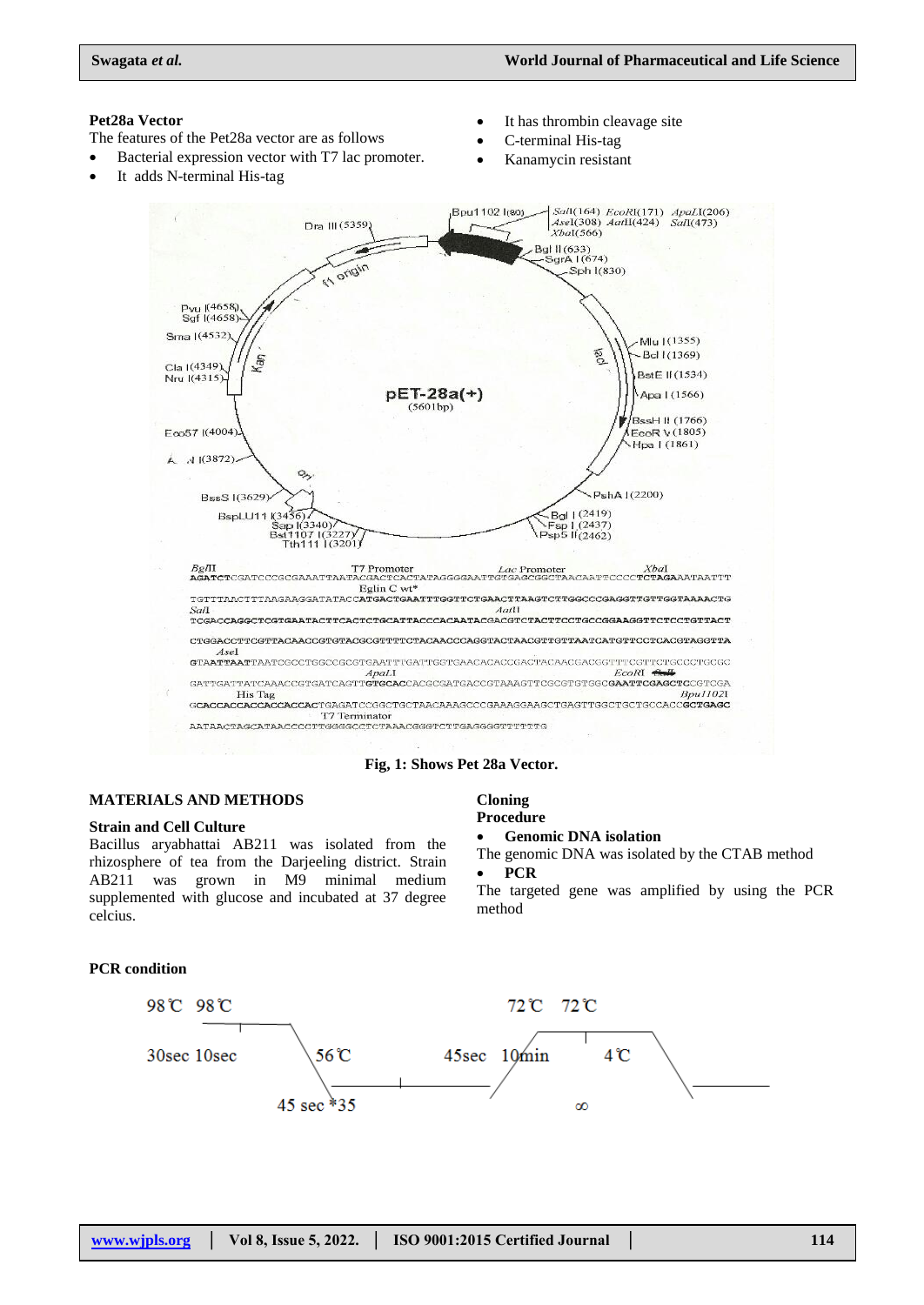#### **Restriction digestion and vector digestion**

After PCR, the amplified gene of interest needs to be inserted into the plasmid which contains all regulatory sequences. Thus both sides of the plasmid and either end of the genes are cut with the same enzymes called the restriction enzymes. Restriction enzymes NcoI and XhoI are used.

# **Ligation**

After gel electrophoresis, the plasmid and the purified gene of interest are mixed together and they join via complementary base pairing. But this force is very weak, so to create a strong phosphodiester bond, the enzyme ligase is added.

#### **Transformation**

After ligation there are some plasmids which contain the insert and there are some plasmids which have not been able to ligate successfully. In this case bacteria are used. Each bacterial cell takes up one plasmid molecule at a time from the ligation mixture. Now a plasmid has a antibiotic resistant gene and a replication of origin. As the bacteria grows, the replication ori duplicates the plasmid independently of the bacterial chromosome in the host cell, so that the plasmid can replicate and the antibiotic resistant gene is expressed. For this project MnSOD was transformed in XL1B competant cells to increase the number of cloned plasmid. The key steps we have followed in bacterial transformation are competant

# cell preparation, transformation of cells, cell recovery and cell plating. As we have transformed, MnSOD in C43(a strain of E.coli for protein expression), the natural competency of E.coli being very low, the cells were made competant by heat shock method. So in this process, the chemically competant cells and the ligated mixture is mixed and kept in ice. Thus they were incubated in ice for about 30 mins. Heat shock was given to the mixture at  $42 \text{ °C}$  for 30 sec and they were again transferred back to ice. The cells were then kept in recovery for about 1 hour. After that cells were plated in LB agar plate with suitable antibiotics.

# **Colony PCR**

As colonies appeared on the Kan plate, Colony PCR was done to find out which of the colonies contains the required insert.

#### **Isolation of plasmid**

The required protocol of alkaline lysis was followed and the plasmid was isolated.

#### **Double Digestion**

The plasmid was cut with the same restriction enzymes (Nco1 and Xho1) to check for the presence of the required clone.

Clone was confirmed & Sequencing was done.



### **Fig. 2: Shows cloning strategy.**

# **Expression of the MnSOD proteins at 37 C** Method

- For expression, 5ml of culture was given from MnSOD transformed in C43 plate with 5µl Kanamycin and 5µl Chloramphenicol. They were then kept in induction at  $37^{\circ}$  for 3 hours till it reached 0.6 OD.
- Out of this, 1ml uninduced was kept aside and the rest 4ml was given 500µm IPTG induction for about 3 hours.
- 1ml induced and 1ml uninduced were resuspended in 100 $\mu$ l Lysis buffer (50mM Tris + 150mM NaCl). After that 20µl dye was added and they were heated for about 30 mins at 95C.
- 3ml induced samples were resuspended in 300µl lysis buffer.
- 3ml induced samples were sonicated at 90% amplitude, 10 secs each for 3 times.
- Centrifuged at 13,000 rpm for 30 min at 4 C.
- For the supernatant, 60µl dye was added, heated at 95 °C for 15 mins and then loaded on the gel.
- For pellet, it was resuspended in 300µl lysis buffer, vortexed and 60ul dye was added. It was heated at 95 °C for 15 mins and then loaded in the gel.

# **Clonning Strategy**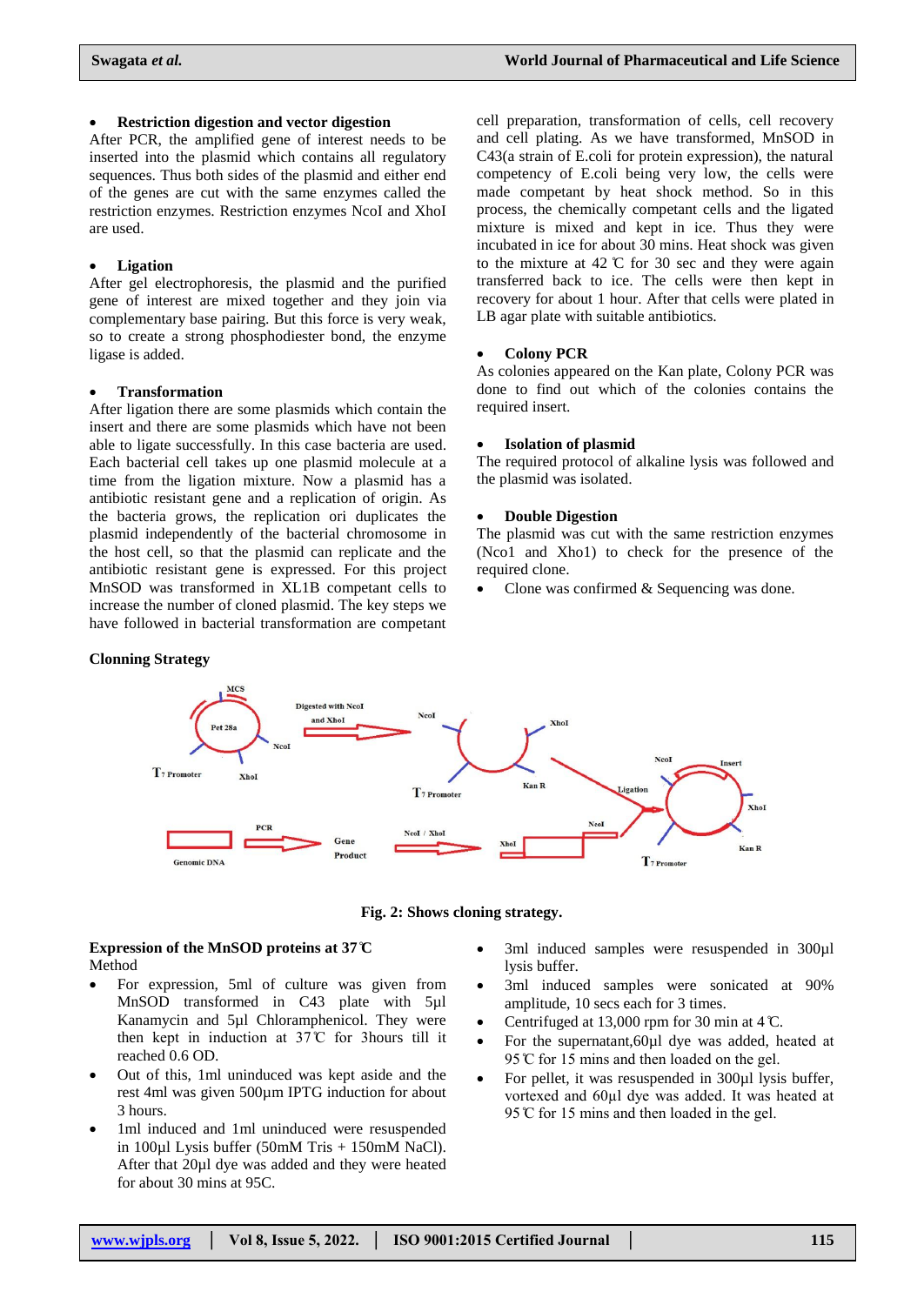# **MnSOD** protein expression at 16°C and 37°C

To check the expression of proteins at different temperatures, two temperatures,  $16^{\circ}$  and  $37^{\circ}$  were taken.

- The same process was repeated i.e induction was given at 37  $\mathbb C$  for 3 hours and at 16  $\mathbb C$  overnight.
- They were then ran in SDS PAGE with uninduced, induced, sup, pellet for  $16^{\circ}$  and uninduced. induced, sup, pellet for  $37^{\circ}$ C.

# **Expression of MnSOD proteins at different concentrations (300µM,400µM,500µM and 600µM)**

- 5ml culture was given from MnSOD transformed in C43 with 5µl chloramphenicol and 5µl kanamycin. They were then incubated at 37  $\degree$ C for about 3 hours till they reached 0.6OD
- 1ml uninduced was kept aside.
- The rest 4ml was given IPTG induction. As we go on adding IPTG, we gradually increase the concentrations. 1.5µl was given to 300µM, 2.0µL was given to 400µM and so on.
- 1ml induced and 1 ml uninduced was resuspended in 100µl lysis buffer.20µl dye was added and heated for 30mins at 95  $\degree$ C
- 3ml induced samples were resuspended in 300µl lysis buffer
- 3ml induced samples of 300µM, 400µM,500µM and 600µM were sonicated at 90%A ,for 10 secs each,3times
- Centrifuged at 13,000rpm for 30min at 4  $\degree$ C
- For sup, 60 $\mu$ l dye was added, heated at 95 °C for 15min and was then loaded in gel
- For pellet, it was resuspended in 300µl lysis buffer. 60 $\mu$ l dye was added, heated at 95°C for 15 min and then loaded in gel.

# **Purification of the Mn SOD protein using Ni-NTA Affinity chromatography**

Affinity chromatography is mainly used for purification and separation of biological samples. In this type of chromatography, a ligand molecule, which is bounded to the protein to be purified is immobilized on a matrix (generally glass bead/agarose).

Ni-NTA is a nickel charged affinity resin that is used to purify recombinant proteins containing the His-tag. Method

- For purification of the protein, column equilibration was done.300 $\mu$ l agarose was added to the column. The column was then washed with 10 CV water and 10 CV lysis buffer.
- On the other hand, the pellet was suspended in 5ml of lysis buffer, 50µl PMSF and a pinch of lysozyme was added.
- It was then sonicated at 10%A for 15 secs, 3 times.
- Then they were taken in the oakridge tube centrifuged at 9.500 rpm, 30 min at 4  $\mathbb{C}$ .
- 1 ml of the sup was kept aside.
- Rest of the 4ml sup was mixed with the Ni-NTA bead and kept in a rocker, in ice for about 1 hour.
- After 1 hour the sample was loaded into the column in the cold room.
- After that, flow through 1 and flow through 2 was collected for 2ml of the sample. These are those proteins that do not have any affinity for the His-tag and they flow straight through.
- For 2ml sample, wash buffer 1 and wash buffer 2(10mM and 20mM Imidazole+lysis buffer) was added. These wash buffers are mainly added to remove any non-specific binding of protein.
- 700µl E1(100µM Imidazole+lysis buffer) was added and E1 was collected
- 700µl E2(200mM Imidazole+lysis buffer) was added and E2 was collected
- 700µl E3(300mM Imidazole+lysis buffer) was added and E3 was collected
- 700µl E4(400mM Imidazole+lysis buffer) was added and E4 was collected
- 700µl E5(500mM Imidazole+lysis buffer) was added and E5 was collected
- 700µl E6( 1M Imidazole+lysis buffer) was added and E6 was collected
- Column was washed with 10 CV 1M Imidazole
- Column was washed with 10 CV autoclaved water
- Finally 20% Ethanol was added to the coloumn
- SDS PAGE was then operated successfully

# **DIALYSIS**

Since the protein was purified with contaminants, dialysis followed by Ion-Exchange chromatography was opted.

Dialysis uses the difference in their diffusion rates through a semi-permeable membrane. As a result, the large molecules cannot pass through and the small molecules will pass efficiently when equilibrium is reached.

# **METHOD**

- 1.5ml eppendorf caps were cut.
- Add 200 $\mu$ l of the sample E1 containing protein into the cap.
- Wrap it with the dialysis membrane.
- Then put in a sterile beaker containing 200ml buffer.
- It was kept in stirring condition at  $4^\circ$ C overnight.

# **Ion-Exchange Chromatography**

In this case, proteins are separated due to difference in their affinity. Charged molecules bind to oppositely charged groups. Anions bind to cationic groups and cations bind to anionic groups. For the cationic exchange we have used CM and for anionic exchange we have used Q-Sepharose. The isoelectric point of our MnSOD protein is 5.21 and the pKa of Tris is 8. So the pH is greater than the pI and thus the H+ concentration becomes less which makes them deprotonated. Thus they become negatively charged. But as we increase the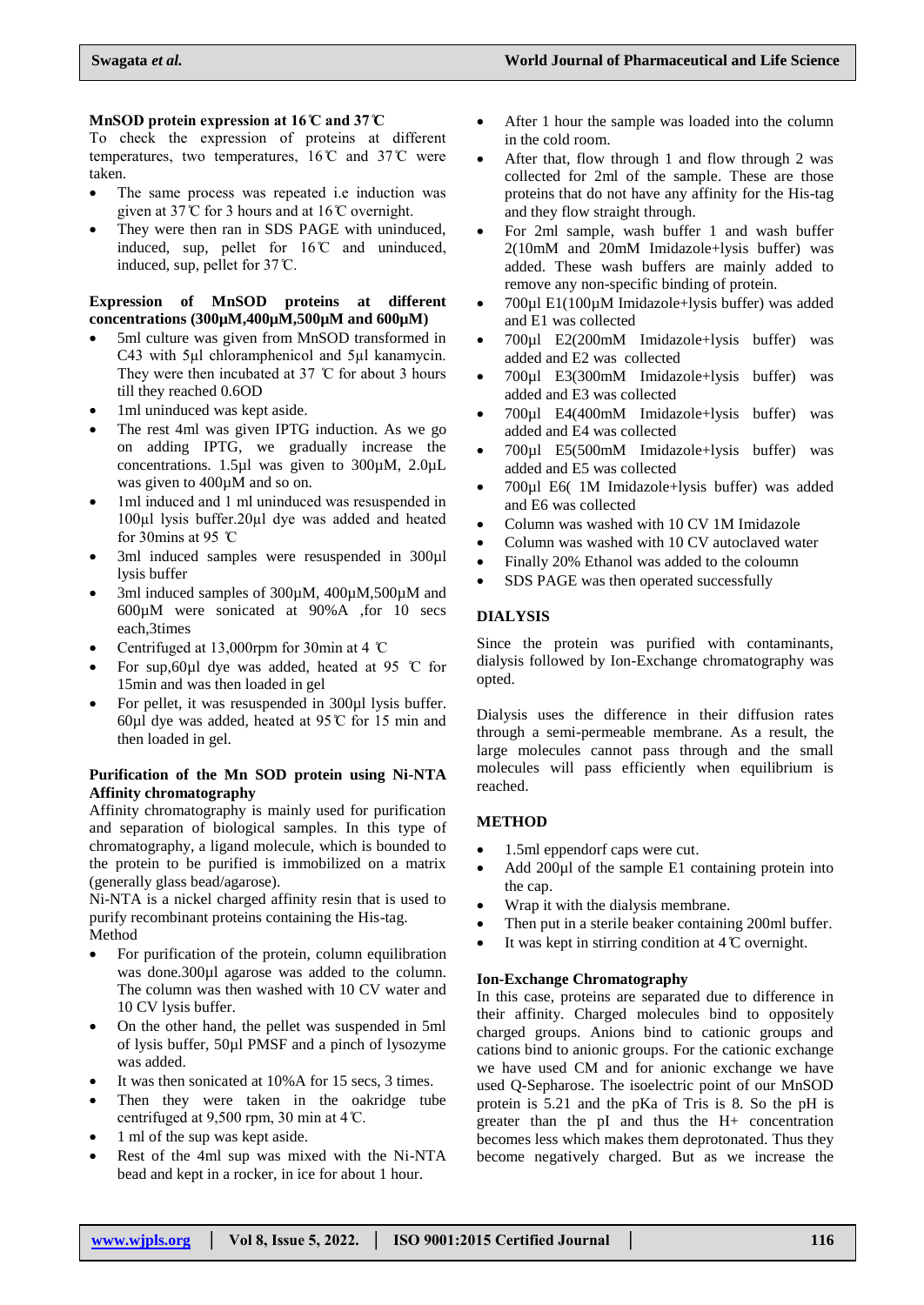concentration of NaCL, the Cl will bind with the bead and thus our protein will be free.

# **METHOD**

- At first buffers were prepared
- Then the beads Q-Sepharose and CM (50µl) were washed with water twice.Little amount of sup was kept so that the beads do not dry up.
- After that the binding buffer was added (50mMTris+150mM NaCl), loaded in spin and the sup was discarded. Then binding buffer was added (wash2) and sup was discarded. Protein was then added to the tube.

## **RESULTS AND DISCUSSION Fig. 3: PCR of the three SOD genes.**

- The tubes were kept in rocker in ice.
- The samples were subjected to spin
- Sup was collected for CM and Q and kept in the respective tubes.
- 500µl of wash1 was added in CM and Q tubes and they were loaded in the spin
- This process was repeated for the rest of the tubes.
- At the end a little amount of sup was kept and ethanol was added to it, loaded on the spin and sup was discarded.
- Stored at 4C



**Fig. 3: Shows the PCR products of the three superoxide dismutase genes. The middle band is that of MnSOD, the one that we are concerned with.**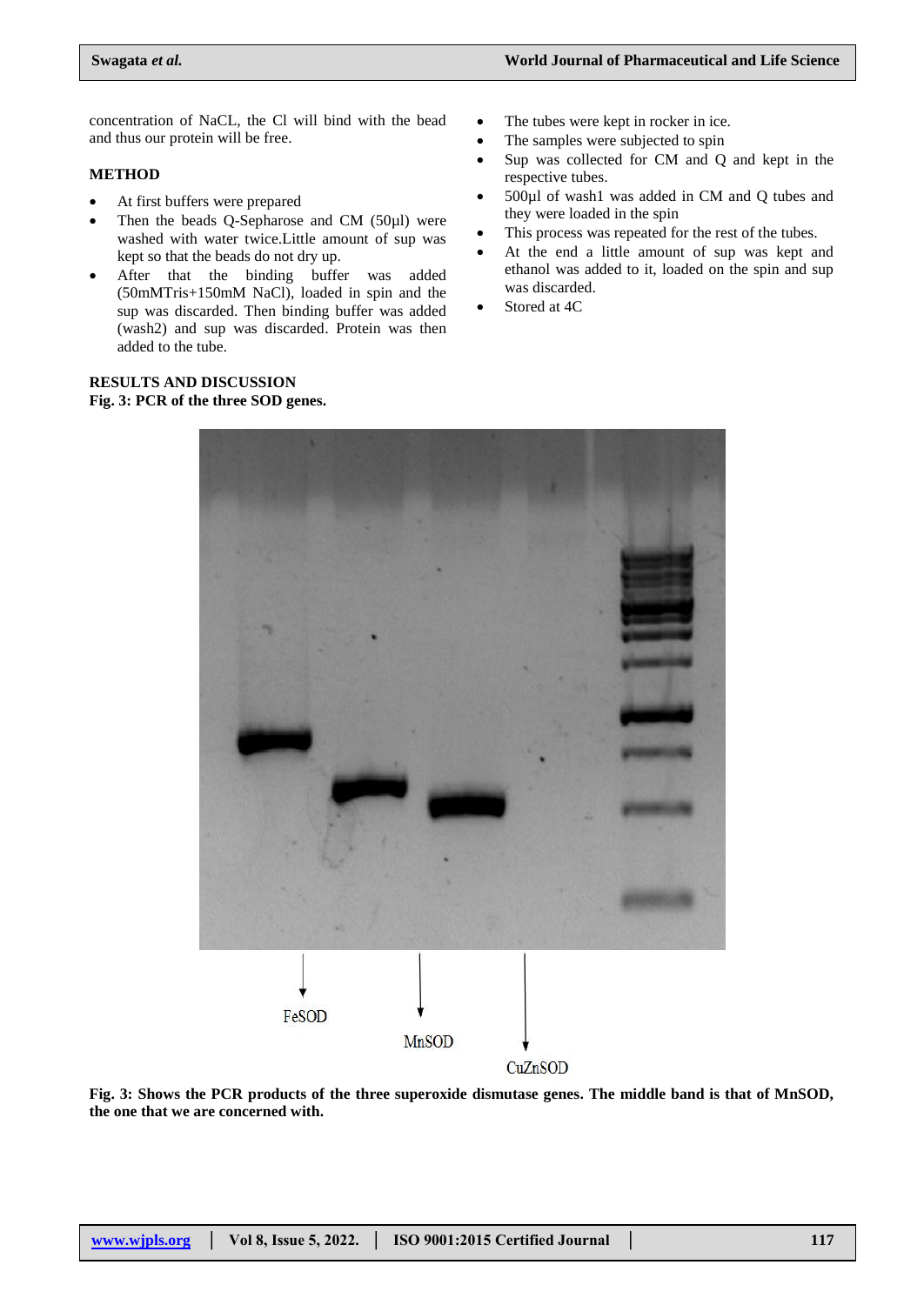# **Fig. 4: Colony PCR of MnSOD.**



**Band of MnSOD** 

**Fig. 4: Shows the colony PCR of the manganese superoxide dismutase genes with respect to the ladder.**





**Fig. 5: shows the double digested product of MnSOD genes. Fig3 confirms successful cloning of the MnSOD proteins into the planned vectors. Lane 1 shows the insert and the plasmid.**

| Fig. 6: Protein expression of MnSOD at 37°C. | Ladder | Und | Ind | Sup | Pellet |
|----------------------------------------------|--------|-----|-----|-----|--------|
|                                              |        |     |     |     |        |
|                                              |        |     |     |     |        |
|                                              |        |     |     |     |        |
|                                              |        |     |     |     |        |
|                                              |        |     |     |     |        |
|                                              |        |     |     |     |        |

**Fig. 6: Shows the expression of MnSOD proteins in C43, at 37 C with IPTG induction.**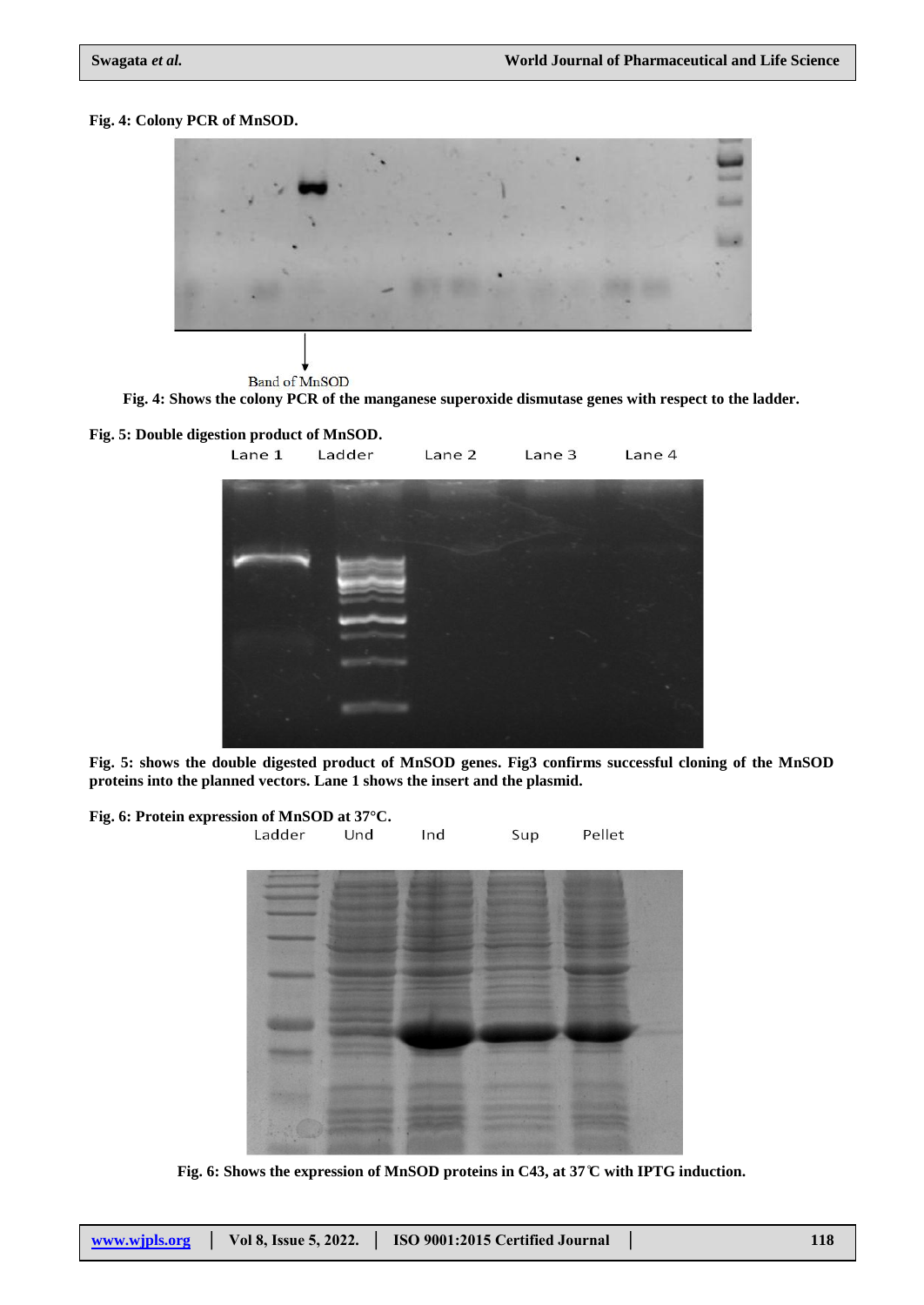

**Fig. 7: MnSOD protein expression at different temperatures (16°C and 37°C).**

 $16^{\circ}$  C

37° C

**Fig. 7: Shows the expression of MnSOD proteins at two different temperatures with IPTG induction,** transformed in C43. The proteins were expressed better at  $16\degree$  since we got thicker bands as compared to the bands at 37°C which is also very much evident from the picture.

**Fig. 8: MnSoD Protein Expression at different concentration.**



**Fig. 8: demonstrates expression of MnSOD Proteins at different concentrations ie, 300 µM, 400µM, 500µM & 600µM. The proteins express better at 600µM concentration because the amount present in pellet is insignificant.**

Index/Key: Un – uninduced In – Induced Sup – Supernatant P – Pellet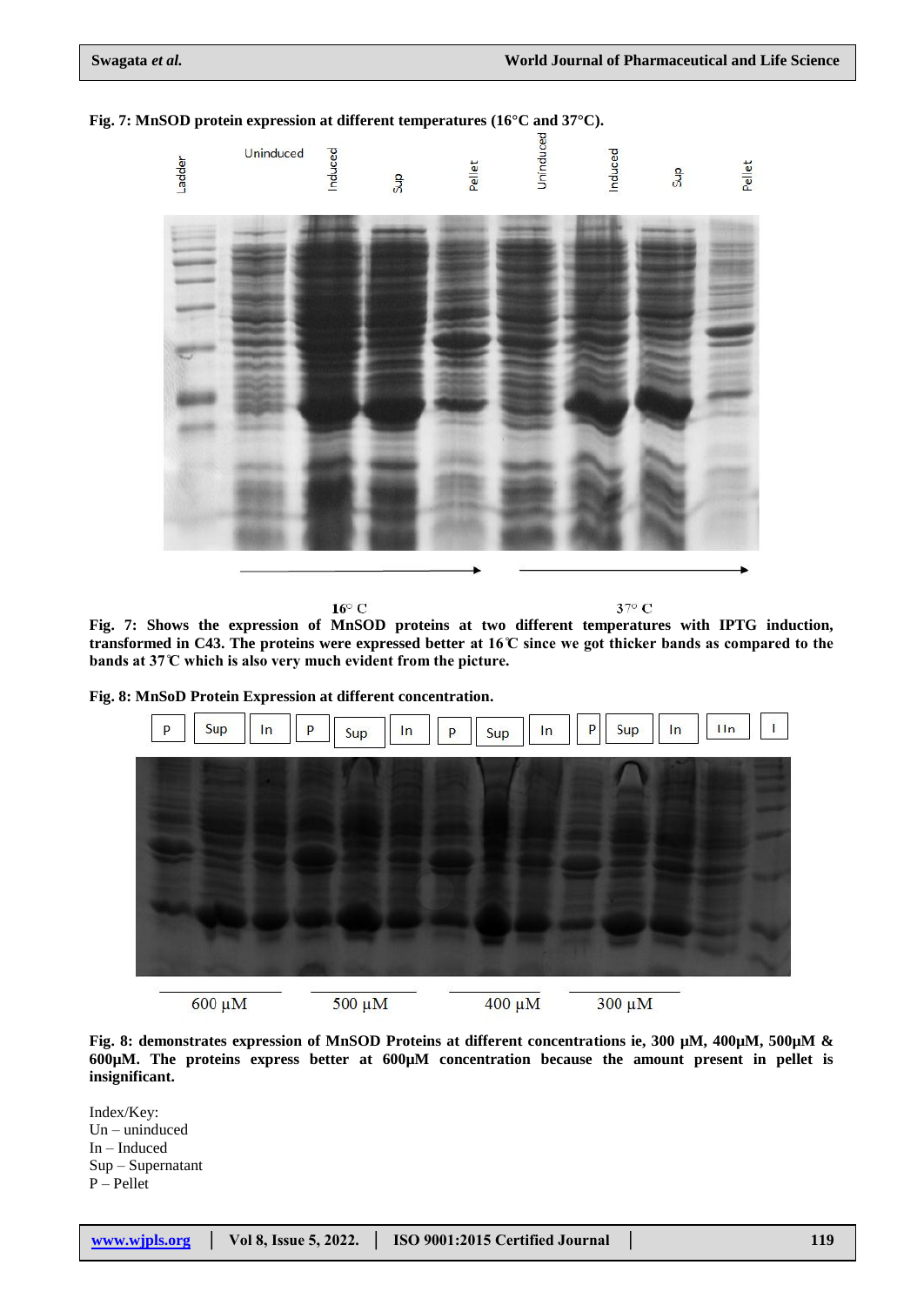# **Fig. 9: MnSOD protein purification using NiNTA affinity chromatography.**



**Fig. 9: Shows the result after purification was done with the Ni-NTA agarose bead using the principle of affinity chromatography. The protein of interest was eluted in Elution1 (E1) but with impurities, which is further subjected to dialysis and ion exchange chromatography.** 

**Fig. 10: Protein purification using Ion-Exchange chromatography.**



**Fig. 10: Shows the purification of the MnSOD proteins after cap dialysis and Ion-Exchange Chromatography was performed. The amount of protein in cation exchange is almost insignificant. Anion exchange has significant amount of protein. The proteins are present in W1 and W2 mainly along with E1 which shows the residual proteins.**

### **ACKNOWLEDGEMENT**

I would like to thank Dr. Abhrajyoti Ghosh, my supervisor for this project, for letting me work in his lab and for strategically planning out the steps that were needed for completion of this project.

I would also like to thank Rupsa Roy, JRF, for helping me understand the different steps, concepts and their significance. I am also grateful to all the SRF's and JRF's in the Lab for guiding me and providing unstinted support for smooth completion of my project.

Finally I would like to acknowledge my parents and my family members for their full support at every step of my life.

### **BIBLIOGRAPHY**

1. Zelko IN, Mariani TJ, Folz RJ. Superoxide dismutase multigene family: a comparison of the CuZn-SOD (SOD1), Mn-SOD (SOD2), and EC-SOD (SOD3) gene structures, evolution,and expression. Free Radic Biol Med, 2002; 33(3): 337– 349. doi: 10.1016/S0891-5849(02)00905-X. - DOI - PubMed